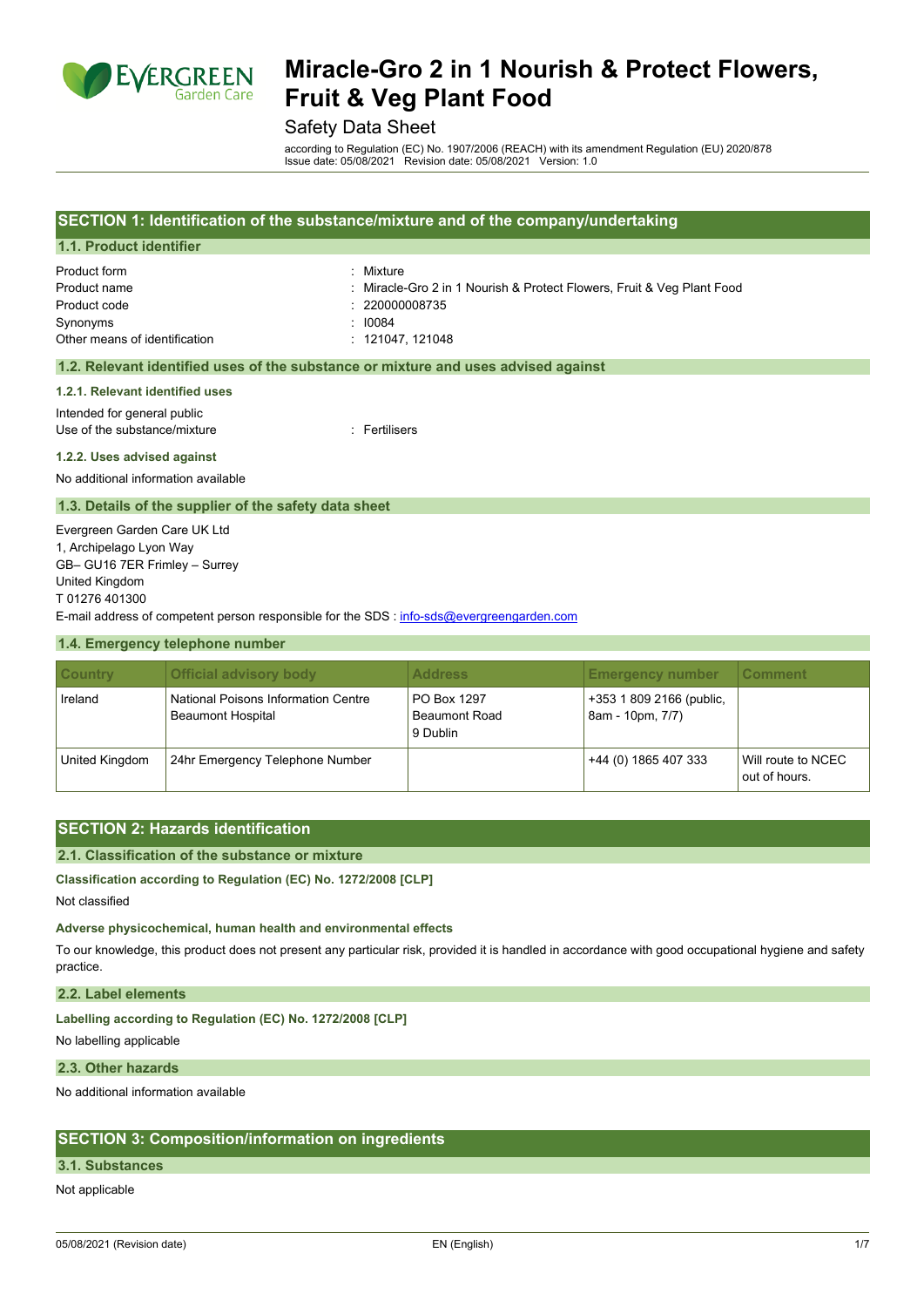# Safety Data Sheet

according to Regulation (EC) No. 1907/2006 (REACH) with its amendment Regulation (EU) 2020/878

#### **3.2. Mixtures**

This mixture does not contain any substances to be mentioned according to the criteria of section 3.2 of REACH Annex II

| <b>SECTION 4: First aid measures</b>                                                                                                                       |                                                                                                                                                                                                           |  |
|------------------------------------------------------------------------------------------------------------------------------------------------------------|-----------------------------------------------------------------------------------------------------------------------------------------------------------------------------------------------------------|--|
| 4.1. Description of first aid measures                                                                                                                     |                                                                                                                                                                                                           |  |
| First-aid measures after inhalation<br>First-aid measures after skin contact<br>First-aid measures after eye contact<br>First-aid measures after ingestion | : Remove person to fresh air and keep comfortable for breathing.<br>: Wash skin with plenty of water.<br>: Rinse eyes with water as a precaution.<br>Call a poison center or a doctor if you feel unwell. |  |
| 4.2. Most important symptoms and effects, both acute and delayed                                                                                           |                                                                                                                                                                                                           |  |
| No additional information available                                                                                                                        |                                                                                                                                                                                                           |  |
| 4.3. Indication of any immediate medical attention and special treatment needed                                                                            |                                                                                                                                                                                                           |  |
| Treat symptomatically.                                                                                                                                     |                                                                                                                                                                                                           |  |
| <b>SECTION 5: Firefighting measures</b>                                                                                                                    |                                                                                                                                                                                                           |  |
| 5.1. Extinguishing media                                                                                                                                   |                                                                                                                                                                                                           |  |
| Suitable extinguishing media                                                                                                                               | : Water spray. Dry powder. Foam.                                                                                                                                                                          |  |
| 5.2. Special hazards arising from the substance or mixture                                                                                                 |                                                                                                                                                                                                           |  |
| Hazardous decomposition products in case of fire                                                                                                           | : Toxic fumes may be released.                                                                                                                                                                            |  |
| 5.3. Advice for firefighters                                                                                                                               |                                                                                                                                                                                                           |  |
| Protection during firefighting                                                                                                                             | Do not attempt to take action without suitable protective equipment. Self-contained<br>breathing apparatus. Complete protective clothing.                                                                 |  |
| <b>SECTION 6: Accidental release measures</b>                                                                                                              |                                                                                                                                                                                                           |  |
| 6.1. Personal precautions, protective equipment and emergency procedures                                                                                   |                                                                                                                                                                                                           |  |
| 6.1.1. For non-emergency personnel                                                                                                                         |                                                                                                                                                                                                           |  |

| Emergency procedures                  | Ventilate spillage area.                                                                                                                                       |
|---------------------------------------|----------------------------------------------------------------------------------------------------------------------------------------------------------------|
| 6.1.2. For emergency responders       |                                                                                                                                                                |
| Protective equipment                  | : Do not attempt to take action without suitable protective equipment. For further information<br>refer to section 8: "Exposure controls/personal protection". |
| <b>6.2. Environmental precautions</b> |                                                                                                                                                                |

Avoid release to the environment. **6.3. Methods and material for containment and cleaning up** Methods for cleaning up **interpretially recover the product.** Mechanically recover the product. Other information **intervals and the Contract of Materials or solid residues at an authorized site. 6.4. Reference to other sections**

For further information refer to section 13.

| <b>SECTION 7: Handling and storage</b>                            |                                                                                                                                                                                              |
|-------------------------------------------------------------------|----------------------------------------------------------------------------------------------------------------------------------------------------------------------------------------------|
| 7.1. Precautions for safe handling                                |                                                                                                                                                                                              |
| Precautions for safe handling<br>Hygiene measures                 | : Ensure good ventilation of the work station. Wear personal protective equipment.<br>: Do not eat, drink or smoke when using this product. Always wash hands after handling the<br>product. |
| 7.2. Conditions for safe storage, including any incompatibilities |                                                                                                                                                                                              |

Storage conditions **Storage conditions** : Store in a well-ventilated place. Keep cool.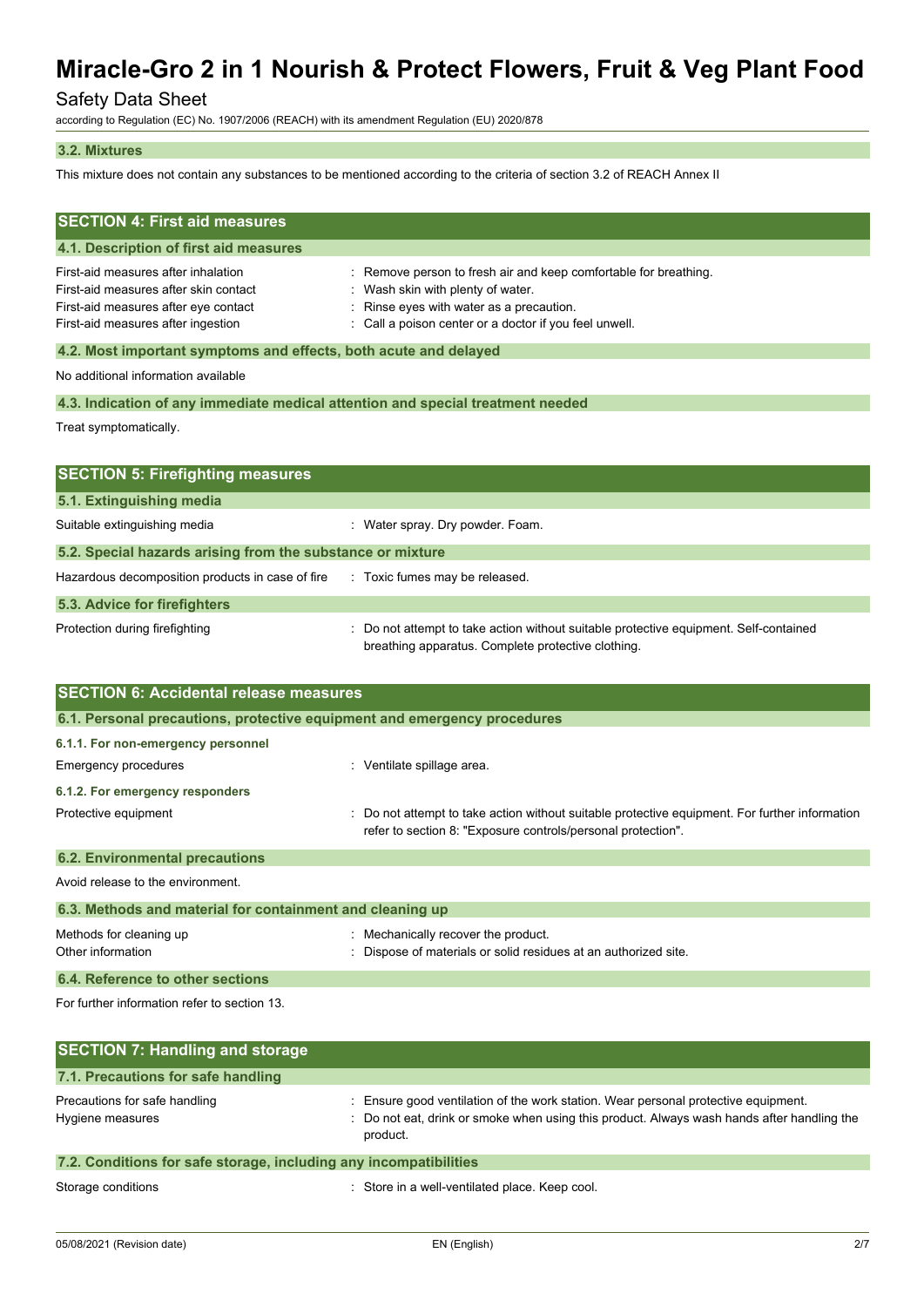# Safety Data Sheet

according to Regulation (EC) No. 1907/2006 (REACH) with its amendment Regulation (EU) 2020/878

#### **7.3. Specific end use(s)**

No additional information available

## **SECTION 8: Exposure controls/personal protection**

#### **8.1. Control parameters**

**8.1.1 National occupational exposure and biological limit values**

No additional information available

#### **8.1.2. Recommended monitoring procedures**

No additional information available

#### **8.1.3. Air contaminants formed**

No additional information available

#### **8.1.4. DNEL and PNEC**

No additional information available

#### **8.1.5. Control banding**

No additional information available

#### **8.2. Exposure controls**

**8.2.1. Appropriate engineering controls**

#### **Appropriate engineering controls:**

Ensure good ventilation of the work station.

#### **8.2.2. Personal protection equipment**

#### **Personal protective equipment symbol(s):**



#### **8.2.2.1. Eye and face protection**

**Eye protection:** Safety glasses

#### **8.2.2.2. Skin protection**

**Skin and body protection:** Wear suitable protective clothing

**Hand protection:** Protective gloves

#### **8.2.2.3. Respiratory protection**

# **Respiratory protection:**

In case of insufficient ventilation, wear suitable respiratory equipment

### **8.2.2.4. Thermal hazards**

No additional information available

#### **8.2.3. Environmental exposure controls**

#### **Environmental exposure controls:**

Avoid release to the environment.

## **SECTION 9: Physical and chemical properties**

#### **9.1. Information on basic physical and chemical properties**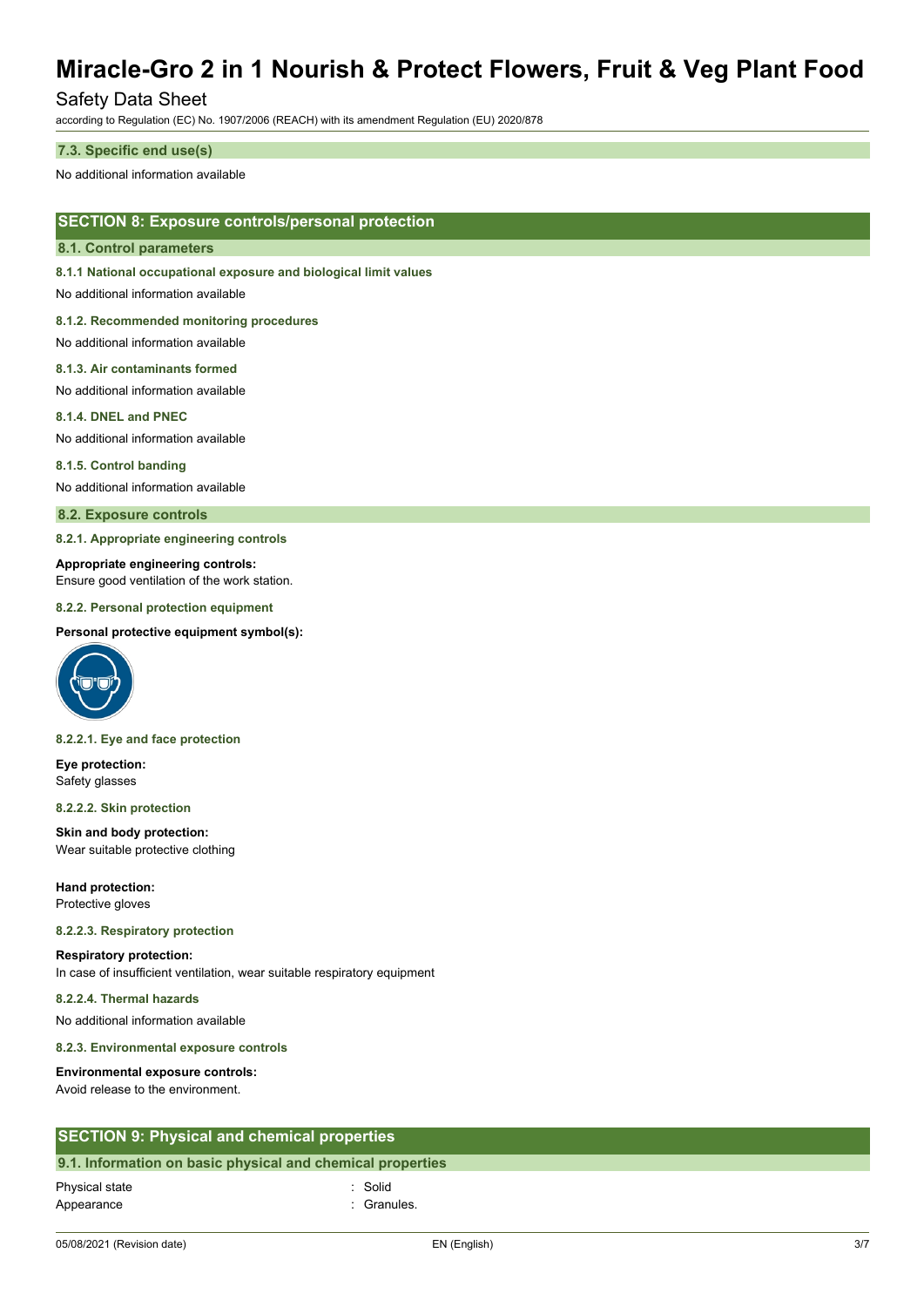# Safety Data Sheet

according to Regulation (EC) No. 1907/2006 (REACH) with its amendment Regulation (EU) 2020/878

| Colour                                          | <b>Brown</b>            |
|-------------------------------------------------|-------------------------|
| Odour                                           | Manure.                 |
| Odour threshold                                 | No data available       |
| рH                                              | $7.7(7 - 8.4)$          |
| Relative evaporation rate (butylacetate=1)      | No data available       |
| Melting point                                   | No data available       |
| Freezing point                                  | Not applicable          |
| Boiling point                                   | No data available       |
| Flash point                                     | Not applicable          |
| Auto-ignition temperature                       | Not applicable          |
| Decomposition temperature                       | No data available       |
| Flammability (solid, gas)                       | Non flammable.          |
| Vapour pressure                                 | No data available       |
| Relative vapour density at 20 °C                | No data available       |
| Relative density                                | 1005 (905 - 1105) Kg/m3 |
| Solubility                                      | No data available       |
| Partition coefficient n-octanol/water (Log Pow) | No data available       |
| Viscosity, kinematic                            | Not applicable          |
| Viscosity, dynamic                              | No data available       |
| <b>Explosive properties</b>                     | No data available       |
| Oxidising properties                            | No data available       |
| <b>Explosion limits</b>                         | Not applicable          |
|                                                 |                         |

### **9.2. Other information**

No additional information available

|  |  | <b>SECTION 10: Stability and reactivity</b> |  |
|--|--|---------------------------------------------|--|
|--|--|---------------------------------------------|--|

#### **10.1. Reactivity**

The product is non-reactive under normal conditions of use, storage and transport.

#### **10.2. Chemical stability**

Stable under normal conditions.

**10.3. Possibility of hazardous reactions**

No dangerous reactions known under normal conditions of use.

### **10.4. Conditions to avoid**

None under recommended storage and handling conditions (see section 7).

# **10.5. Incompatible materials**

No additional information available

### **10.6. Hazardous decomposition products**

Under normal conditions of storage and use, hazardous decomposition products should not be produced.

# **SECTION 11: Toxicological information**

## **11.1 Information on toxicological effects**

| Acute toxicity (oral)             | . Not classified   |
|-----------------------------------|--------------------|
| Acute toxicity (dermal)           | . Not classified   |
| Acute toxicity (inhalation)       | : Not classified   |
| Skin corrosion/irritation         | . Not classified   |
|                                   | pH: $7.7(7 - 8.4)$ |
| Serious eye damage/irritation     | Not classified     |
|                                   | pH: 7.7 (7 – 8.4)  |
| Respiratory or skin sensitisation | Not classified     |
| Germ cell mutagenicity            | Not classified     |
| Carcinogenicity                   | Not classified     |
| Reproductive toxicity             | . Not classified   |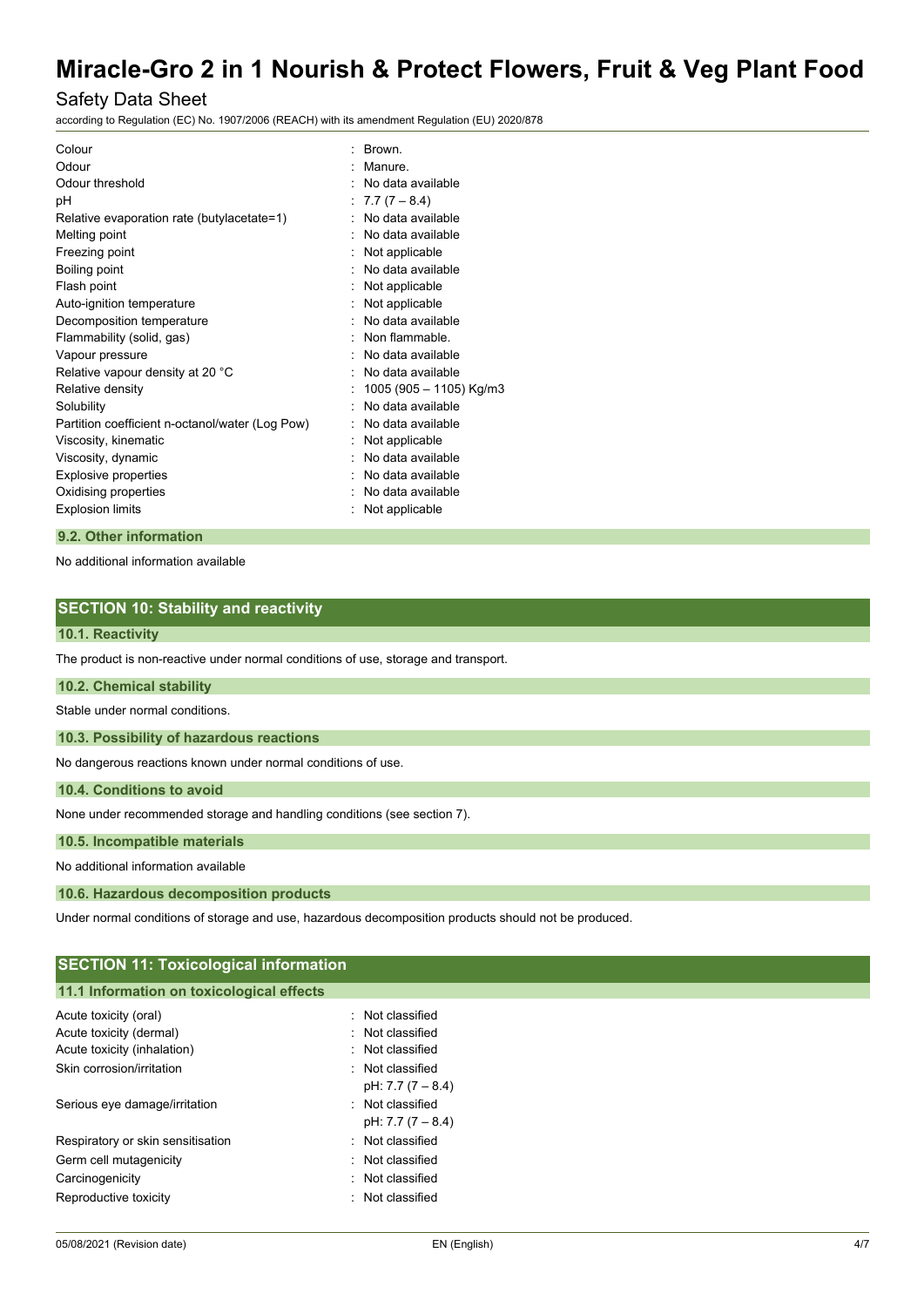# Safety Data Sheet

according to Regulation (EC) No. 1907/2006 (REACH) with its amendment Regulation (EU) 2020/878

| Viscosity, kinematic                                                                | Not applicable   |  |
|-------------------------------------------------------------------------------------|------------------|--|
| <b>Miracle-Gro 2 in 1 Nourish &amp; Protect Flowers, Fruit &amp; Veg Plant Food</b> |                  |  |
| Aspiration hazard                                                                   | : Not classified |  |
| STOT-repeated exposure                                                              | : Not classified |  |
| STOT-single exposure                                                                | : Not classified |  |

| <b>SECTION 12: Ecological information</b>                    |                                                                                                                          |
|--------------------------------------------------------------|--------------------------------------------------------------------------------------------------------------------------|
| 12.1. Toxicity                                               |                                                                                                                          |
| Ecology - general                                            | The product is not considered harmful to aquatic organisms nor to cause long-term adverse<br>effects in the environment. |
| Hazardous to the aquatic environment, short-term<br>(acute)  | : Not classified                                                                                                         |
| Hazardous to the aquatic environment, long-term<br>(chronic) | : Not classified                                                                                                         |
| Not rapidly degradable                                       |                                                                                                                          |
| 12.2. Persistence and degradability                          |                                                                                                                          |
| No additional information available                          |                                                                                                                          |
| 12.3. Bioaccumulative potential                              |                                                                                                                          |
| No additional information available                          |                                                                                                                          |
| 12.4. Mobility in soil                                       |                                                                                                                          |
| No additional information available                          |                                                                                                                          |
| 12.5. Results of PBT and vPvB assessment                     |                                                                                                                          |
| No additional information available                          |                                                                                                                          |
| 12.6. Other adverse effects                                  |                                                                                                                          |
| No additional information available                          |                                                                                                                          |

# **SECTION 13: Disposal considerations**

**13.1. Waste treatment methods**

**SECTION 14: Transport information**

Waste treatment methods : Dispose of contents/container in accordance with licensed collector's sorting instructions.

| SECTION 14: Transport Information                |               |               |               |               |
|--------------------------------------------------|---------------|---------------|---------------|---------------|
| In accordance with ADR / IMDG / IATA / ADN / RID |               |               |               |               |
| <b>ADR</b>                                       | <b>IMDG</b>   | <b>IATA</b>   | <b>ADN</b>    | <b>RID</b>    |
| 14.1. UN number                                  |               |               |               |               |
| Not regulated                                    | Not regulated | Not regulated | Not regulated | Not regulated |
| 14.2. UN proper shipping name                    |               |               |               |               |
| Not regulated                                    | Not regulated | Not regulated | Not regulated | Not regulated |
| 14.3. Transport hazard class(es)                 |               |               |               |               |
| Not regulated                                    | Not regulated | Not regulated | Not regulated | Not regulated |
| 14.4. Packing group                              |               |               |               |               |
| Not regulated                                    | Not regulated | Not regulated | Not regulated | Not regulated |
| <b>14.5. Environmental hazards</b>               |               |               |               |               |
| Not regulated                                    | Not regulated | Not regulated | Not regulated | Not regulated |
| No supplementary information available           |               |               |               |               |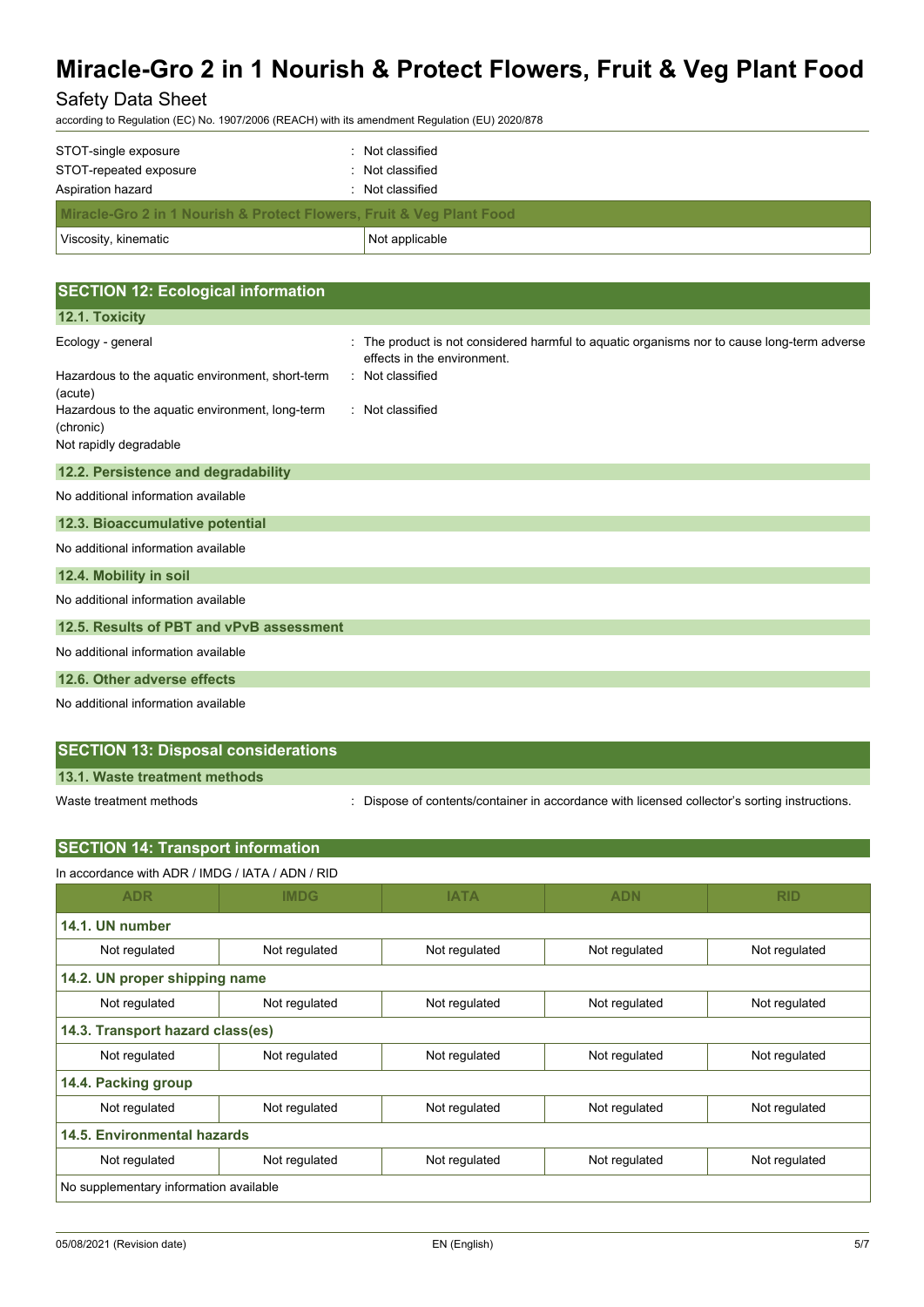## Safety Data Sheet

according to Regulation (EC) No. 1907/2006 (REACH) with its amendment Regulation (EU) 2020/878

#### **14.6. Special precautions for user**

**Overland transport** Not regulated

**Transport by sea** Not regulated

**Air transport** Not regulated

**Inland waterway transport**

Not regulated

#### **Rail transport**

Not regulated

**14.7. Transport in bulk according to Annex II of Marpol and the IBC Code**

Not applicable

## **SECTION 15: Regulatory information**

**15.1. Safety, health and environmental regulations/legislation specific for the substance or mixture**

#### **15.1.1. EU-Regulations**

Contains no REACH substances with Annex XVII restrictions

Contains no substance on the REACH candidate list

Contains no REACH Annex XIV substances

Contains no substance subject to Regulation (EU) No 649/2012 of the European Parliament and of the Council of 4 July 2012 concerning the export and import of hazardous chemicals.

Contains no substance subject to Regulation (EU) No 2019/1021 of the European Parliament and of the Council of 20 June 2019 on persistent organic pollutants

Contains no substance subject to Regulation (EU) 2019/1148 of the European Parliament and of the Council of 20 June 2019 on the marketing and use of explosives precursors.

#### **15.1.2. National regulations**

No additional information available

#### **15.2. Chemical safety assessment**

No chemical safety assessment has been carried out

### **SECTION 16: Other information**

| <b>Abbreviations and acronyms:</b> |                                                                                                 |  |
|------------------------------------|-------------------------------------------------------------------------------------------------|--|
| <b>ADN</b>                         | European Agreement concerning the International Carriage of Dangerous Goods by Inland Waterways |  |
| <b>ADR</b>                         | European Agreement concerning the International Carriage of Dangerous Goods by Road             |  |
| <b>ATE</b>                         | <b>Acute Toxicity Estimate</b>                                                                  |  |
| <b>BCF</b>                         | Bioconcentration factor                                                                         |  |
| <b>BLV</b>                         | Biological limit value                                                                          |  |
| <b>BOD</b>                         | Biochemical oxygen demand (BOD)                                                                 |  |
| <b>COD</b>                         | Chemical oxygen demand (COD)                                                                    |  |
| <b>DMEL</b>                        | Derived Minimal Effect level                                                                    |  |
| <b>DNEL</b>                        | Derived-No Effect Level                                                                         |  |
| EC-No.                             | European Community number                                                                       |  |
| <b>EC50</b>                        | Median effective concentration                                                                  |  |